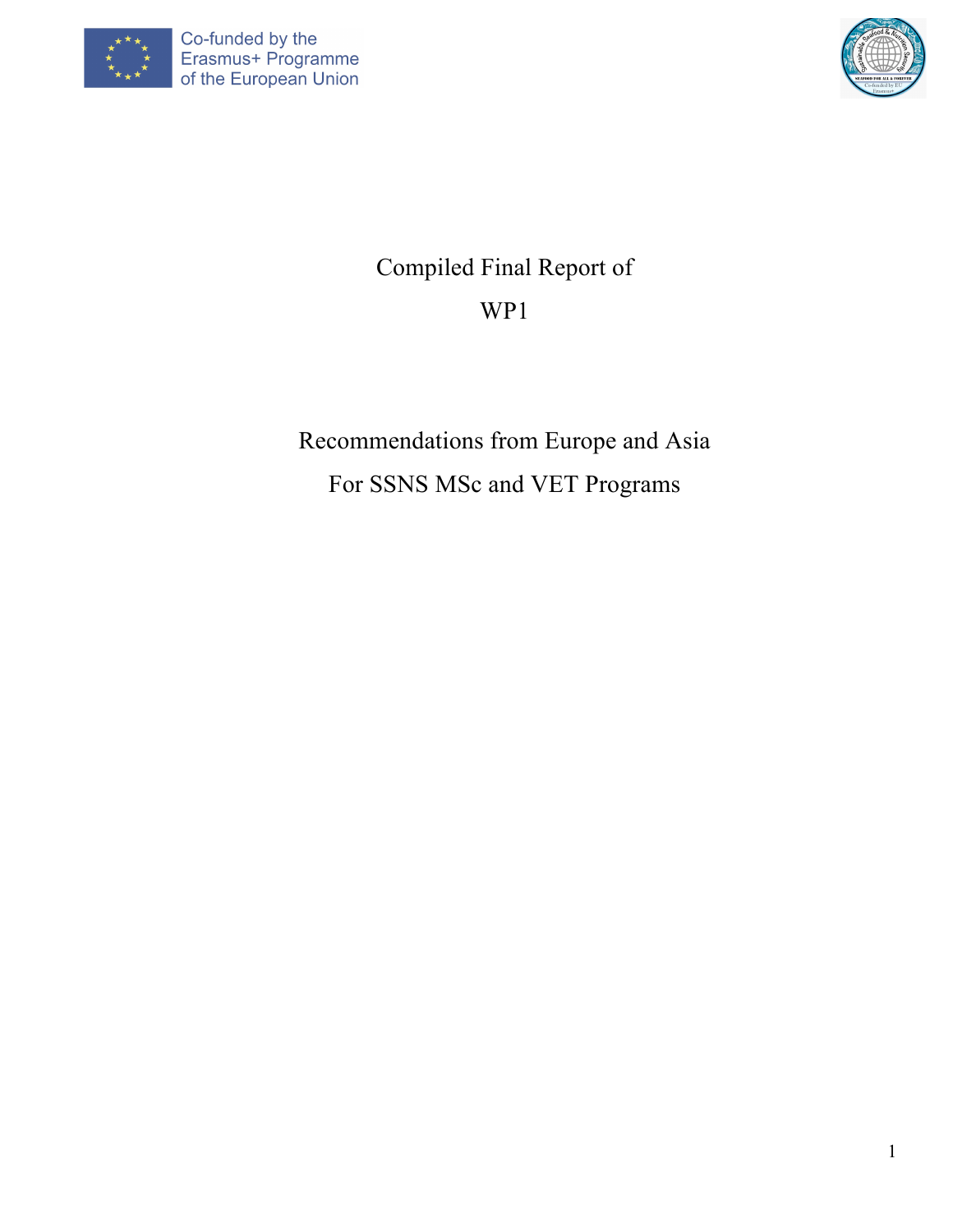# **Funding details:**

Education, Audiovisual and Culture Executive Agency Erasmus+: Higher Education – International Capacity Building KA2: Cooperation for innovation and the exchange of good practices – Capacity building in the field of Higher Education Agreement Number: 2018 – 0028 / 001 - 001 Project Number: 585924-EPP-1-2017-1-TH-EPPKA2-CBHE-JP

# **Support:**

Co-funded by the Erasmus+ programme of the European Union

# **Deliverable details:**

Due date of Deliverable: 30-06-2018 Actual submission date: 30-9-2018

Start date of project: 15 - 10 - 2017 Duration: 3 years Organisation name of lead contractor for this deliverable: NTNU

|                                  | <b>Dissemination level</b> |                      |
|----------------------------------|----------------------------|----------------------|
| $\boxtimes$ Department / Faculty | $\Box$ Local               | $\Box$ National      |
| $\boxtimes$ Institution          | $\Box$ Regional            | $\Box$ International |

Disclaimer: The European Commission supports for the production of this publication does not constitute an endorsement of the contents, which reflects the views only of the authors, and the Commission cannot be held responsible for any use which may be made of the information contained therein.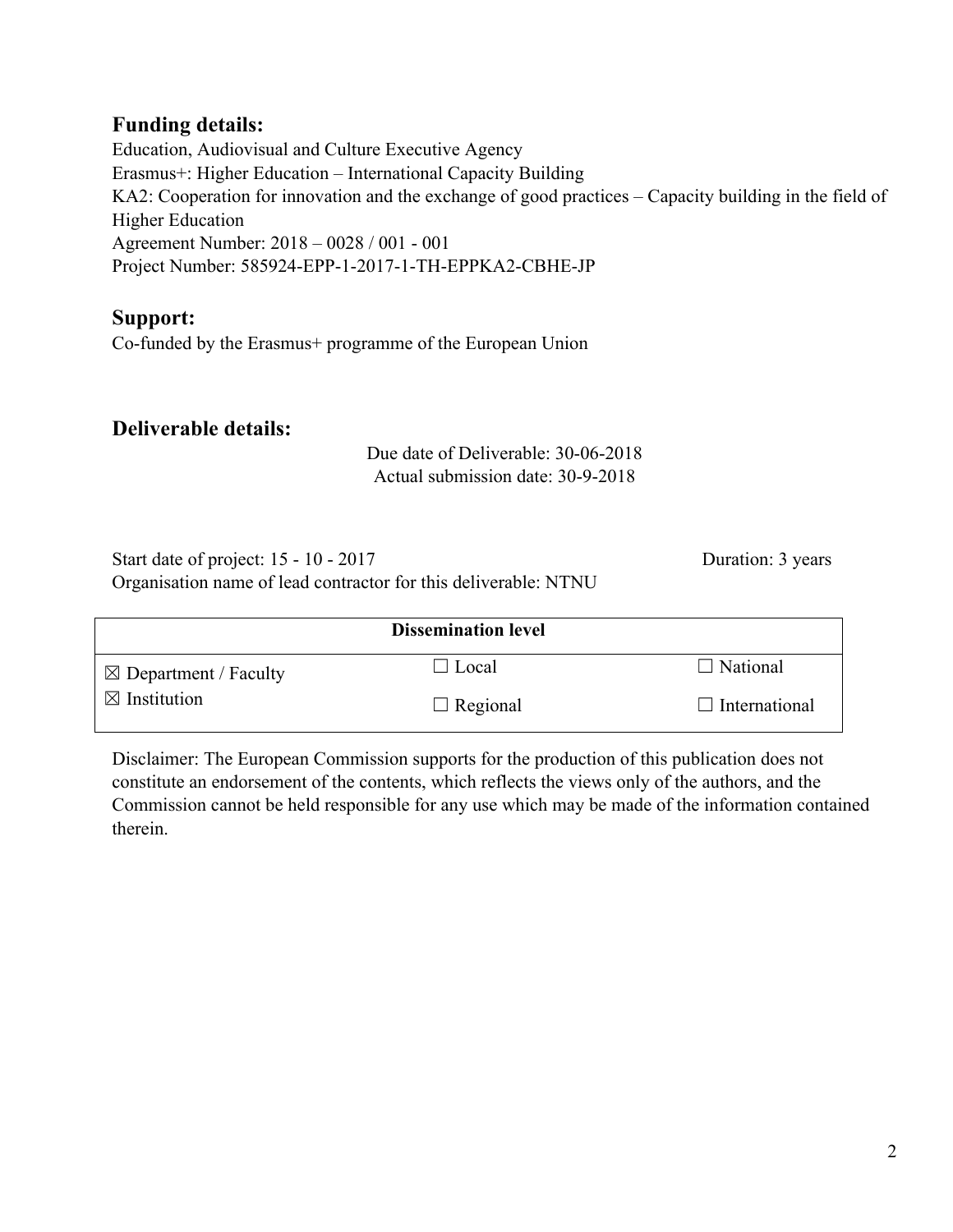# **Table of contents**

| 1.2. |  |
|------|--|
|      |  |
| 2.   |  |
| 2.1  |  |
| 2.2  |  |
| 2.3  |  |
| 3.   |  |
| 3.1  |  |
| 3.2  |  |
| 3.3  |  |
|      |  |
| 4.1  |  |
| 4.2  |  |
| 4.3  |  |
|      |  |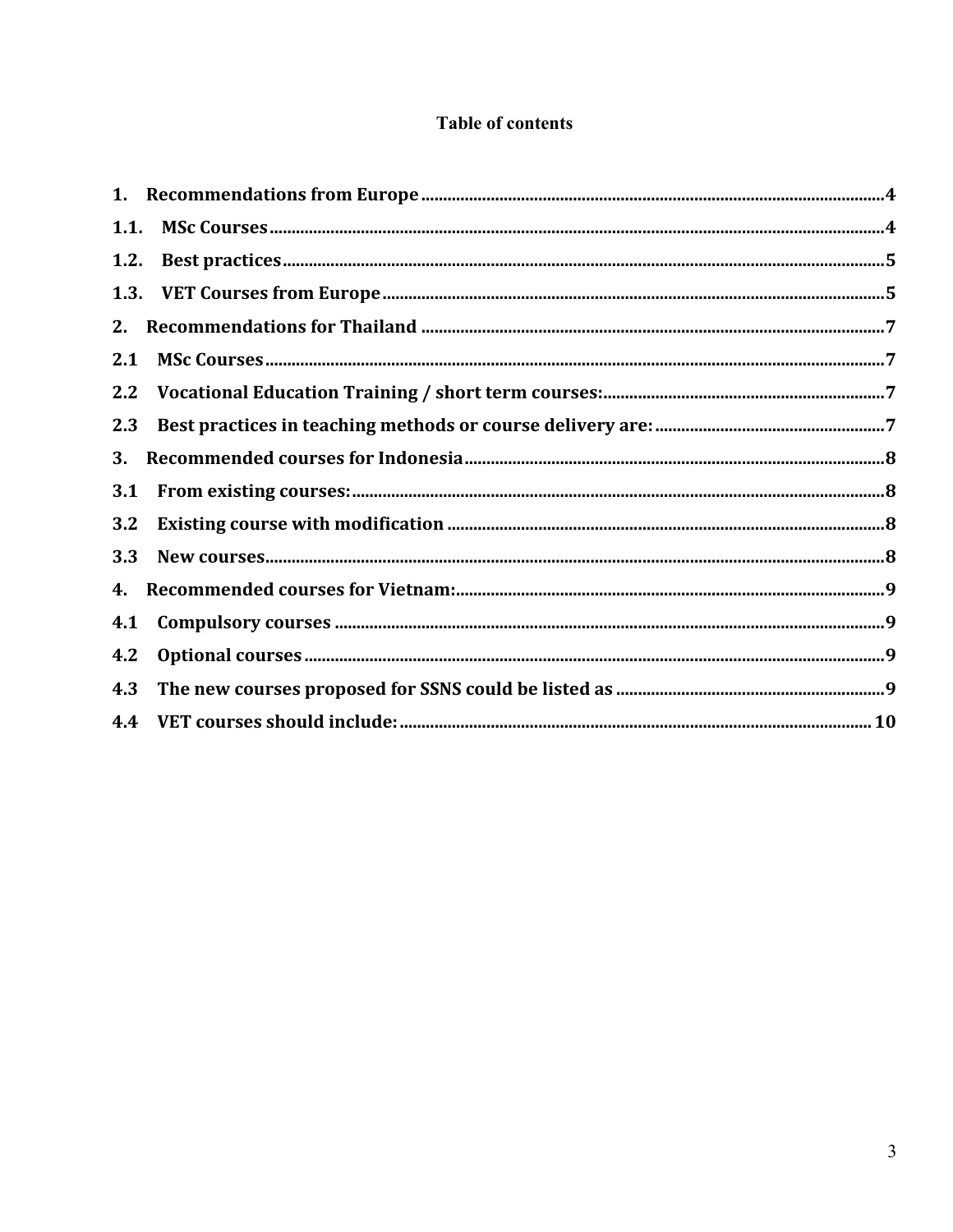# **1. Recommendations from Europe**

#### **1.1. MSc Courses**

European HEIs offer a broad selection of relevant MSc programs that can be used as inspiration to develop the new SSNS MSc curricula in Asia. The most frequently taught subjects among the identified MSc programs were;

- 1. Aquaculture
- 2. Management,
- 3. Ecology,
- 4. Genetics and Breeding,
- 5. Sustainability.

Based on the survey from around the world, and review of literature we recommended that it would be relevant to choose subjects that support sustainable growth in aquaculture. Some specific subjects mentioned were;

- 1. Aquatic animal health control,
- 2. Food sustainability,
- 3. Aquatic production systems,
- 4. Fish farm management,
- 5. Fish nutrition, feed formulation using local feed resources.

In addition, several topics related to downstream processing is important. The highest ranked subjects for those which are specializing downstream processing were:

- 1. Seafood Safety,
- 2. Seafood Processing,
- 3. Seafood Technology and
- 4. Food Engineering.

More comprehensive list of potential courses is recommended based on the survey. The subjects are given below in order of highest to lowest preference, which should be considered while selecting the courses for SSNS MSc curricula with their % among the respondents who were the professionals in the fild of aquaculture and fisheries and total number was 49:

- 1. Food safety 73%
- 2. Seafood quality 66%
- 3. Food Security 52%
- 4. Aquatic Animal Health Control 50%
- 5. Seafood certification 50%
- 6. Food sustainabilty -50%
- 7. Aquatic production systems -48%
- 8. Fish nutrition -45%
- 9. Food processing- 43%
- 10. Food technology -39%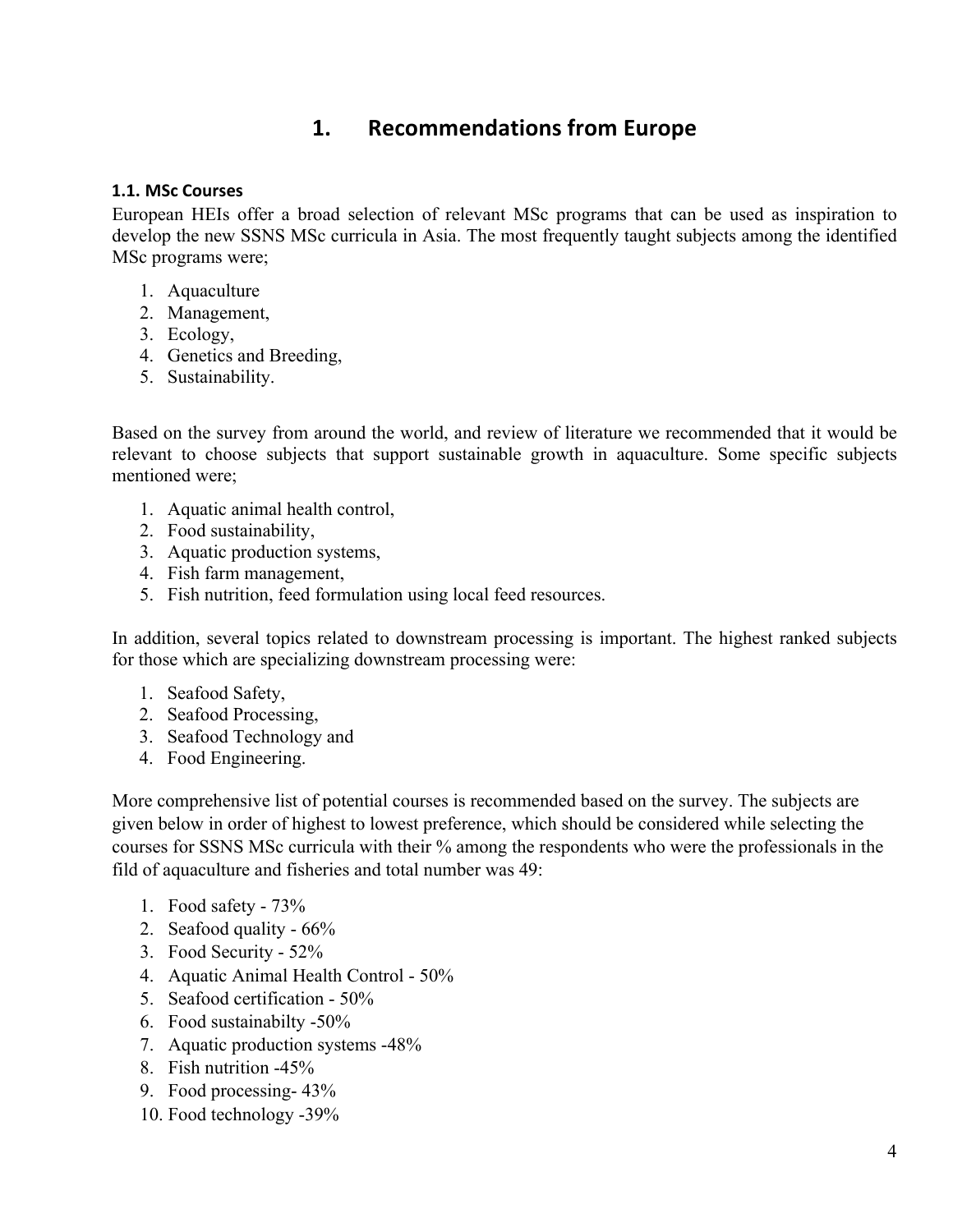- 11. Farm management -39%
- 12. Feed formulation and feed resources-36%
- 13. Food microbiology -34%,
- 14. Food Chemistry -32%
- 15. Food Engineering -32%
- 16. Fisheries -32%,
- 17. Seminar Courses -30%
- 18. Internship -30%,
- 19. Water Re-Circulatory System -30%

# **1.2. Best practices**

Among the best practices active learning methods was found to the most important as it increases student's employability and the specific learning outcome.

It is however difficult to state, "best practice" regarding the use of digital tools. It is therefore necessary to do more research or search relevant literature to make a trustable conclusion regarding the subject.

To achieve the objective learning several personal skills are important. Based on the present study we concluded that the willingness to learn was stated as the most important point in learning. How to create highest level of willingness to learn in students was not clear from the survey. However, willingness to learn is closely associated with the term "engagement" that is familiar terms such as personal motivation and concentration on the subject matter. Therefore, use of active learning methods enhance student motivation and engagement.

# **1.3. VET Courses from Europe**

The ways that Universities use in order to support students' interest and increase the knowledge and skills of academic staff in this field are:

- Use of social media campaigns, conferences, seminars, workshops, special training courses
- Invite several guest lecturers to present their expertise
- Provision of courses related to this field
- Impel students to do researches and lecturers to conduct them as well
- Creative projects for undergraduate students with the view to solve problems occurring in aquaculture and fish processing
- Facilities that suit to SSNS project
- Bachelor and MSc programs in in Aquaculture and Food Technology, VET courses seminar for the demands of labour markets on Fishery.
- Providing students with the chance to visit the processing plants, facilities and be introduced into the technique procedure of the food processing
- Running different developed programmes with IT-based material by sending staff to take part in some training and apply the technology in society group bases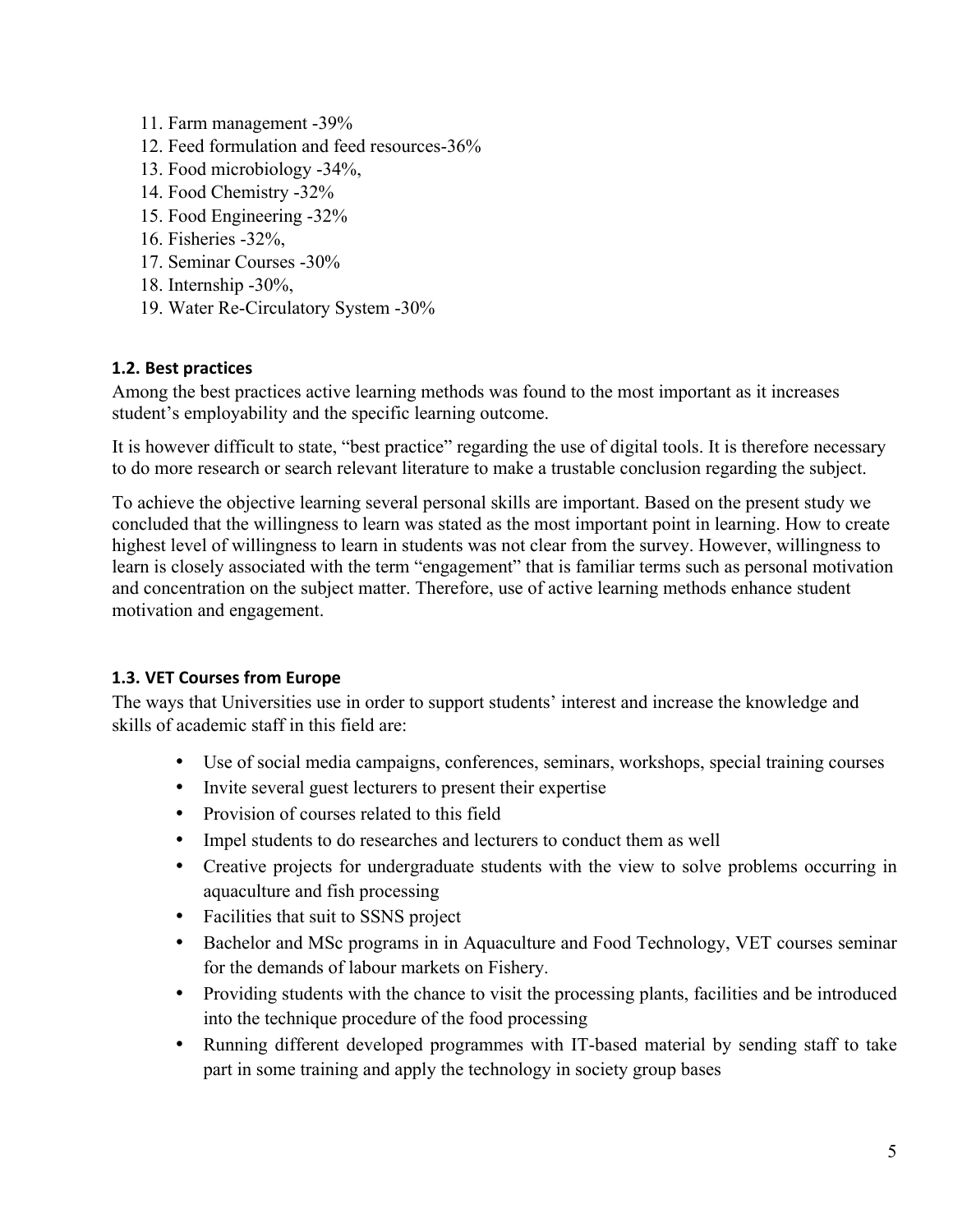Internships is a significant feature All institutions provide different forms of internship which is an encouraging fact that they already know how to implement internships in the field of aquaculture and fisheries food industry.

The perspectives for near future, as they were expressed by some universities, are:

- The provision of online courses related to the field of aquaculture and fisheries food security, developed in a larger scale.
- Courses can be shorter but more effective.
- Opening of a Center of Excellence. Collaboration with other institutions so as to promote sustainable seafood and nutrition security.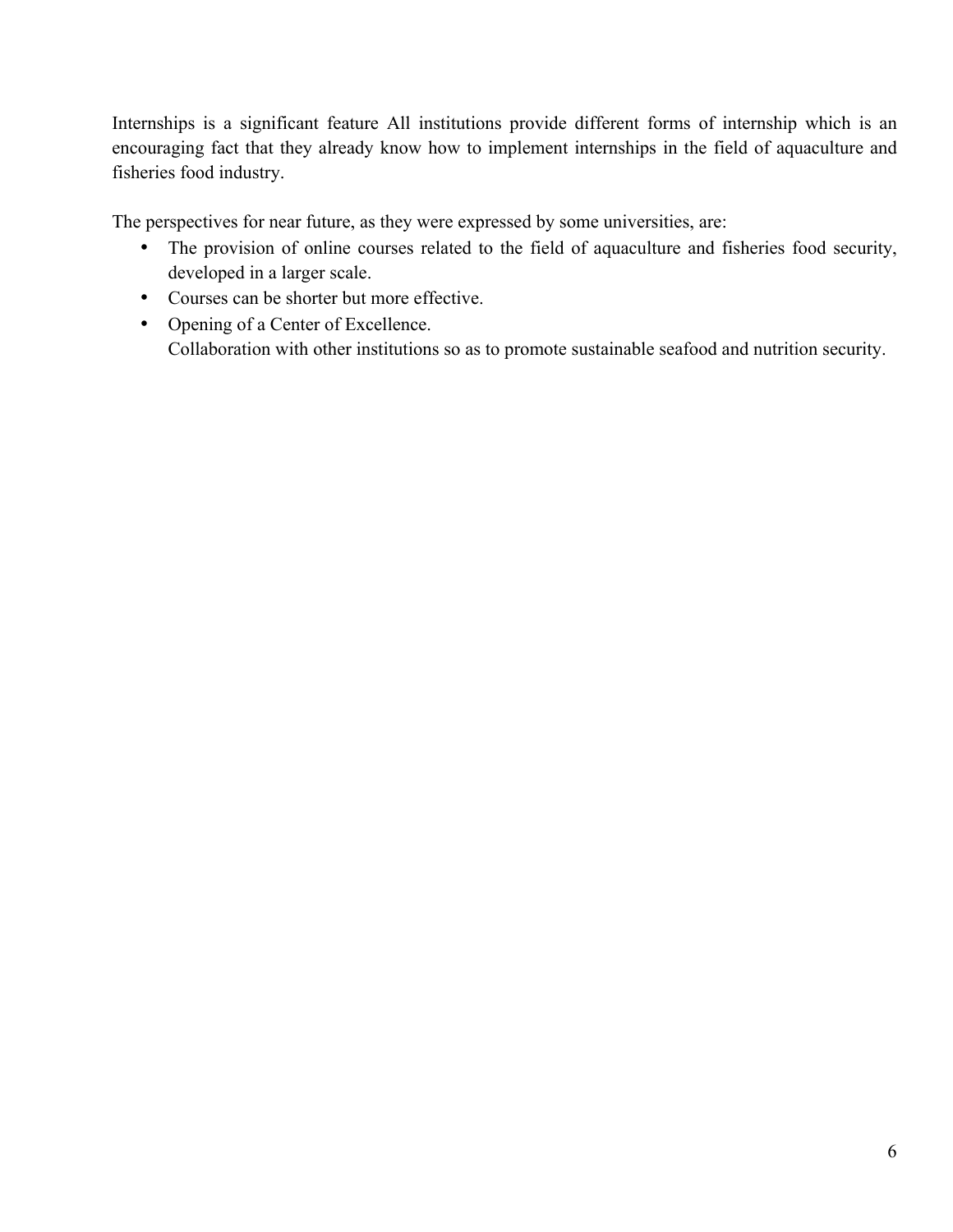# **2. Recommendations for Thailand**

#### **2.1 MSc Courses**

In Thailand, recommendations have been made in two categories; a) sustainable catch management and sustainable culture management which are given in below:

| <b>SN</b>      | <b>Sustainable Catch Management</b>     | <b>SN</b>      | <b>Sustainable Culture Management</b> |
|----------------|-----------------------------------------|----------------|---------------------------------------|
|                | Seafood and food security               |                | Seafood and SDGs                      |
| $\overline{2}$ | Fisheries governance & policies         | $\overline{2}$ | Entrepreneurship in Seafood business  |
| 3              | Sustainable fishing technologies        | 3              | Green/Organic aquaculture             |
| $\overline{4}$ | Fisheries ecology & tourism             | $\overline{4}$ | Precision aquaculture                 |
| 5              | Stock assessment & monitoring           | 5              | Aqua feed business                    |
| 6              | Culture based fisheries                 | 6              | Aqua seed business                    |
| $\overline{7}$ | Sea grasses and seaweed conservation    | $\overline{7}$ | Integrated multi-trophic Aquaculture  |
| 8              | Coral reef conservation and restoration | 8              | Mariculture (sea bass, grouper, eels) |
| 9              | Plastics & wastes, and water pollution  | 9              | Deep sea/offshore aquaculture         |
| 10             | Livelihood diversification for fishers  | 10             | Aquaculture and the Environment       |
| 11             | Gender and fisheries                    | 11             | Biosecurity & Fish Diseases           |
| 12             | Rare species breeding & stocking        | 12             | Aquaculture and the environment       |
| 13             | Integrated coastal zone management      | 13             | Aquaculture and global warming        |
| 14             | Post-catch handling and management      | 14             | Value-added seafood products          |
| 15             | Climate change and Fisheries            | 15             | Seafood safety and certification      |
| 16             | Seminar                                 | 16             | Seminar                               |
| 17             | Special case studies                    | 17             | Special case studies                  |
| 18             | Internship                              | 18             | Internship                            |
| 19             | Thesis research $\&$ publication        | 19             | Thesis research $\&$ publication      |

#### **2.2 Vocational Education Training / short term courses:**

The followings are the recommended VET Courses for Thailand.

- 1. Fish/shellfish diseases diagnosis and treatment
- 2. Seafood business start-ups
- 3. Hatchery and grow-out of tilapia
- 4. Hatchery and grow-out of shrimp/prawn
- 5. Biofloc / Aqua-mimicry
- 6. Hatchery and grow-out of sea bass
- 7. Water Recirculation Aquaculture System (RAS)
- 8. Aquaponics
- 9. Seafood processing and product marketing
- 10. Good Aquaculture Management practices
- 11. Seafood safety and certification

#### **2.3** Best practices in teaching methods or course delivery are:

- 1. Planned Field Visits (e.g. AIT)
- 2. Feed factory visit (e.g. AIT)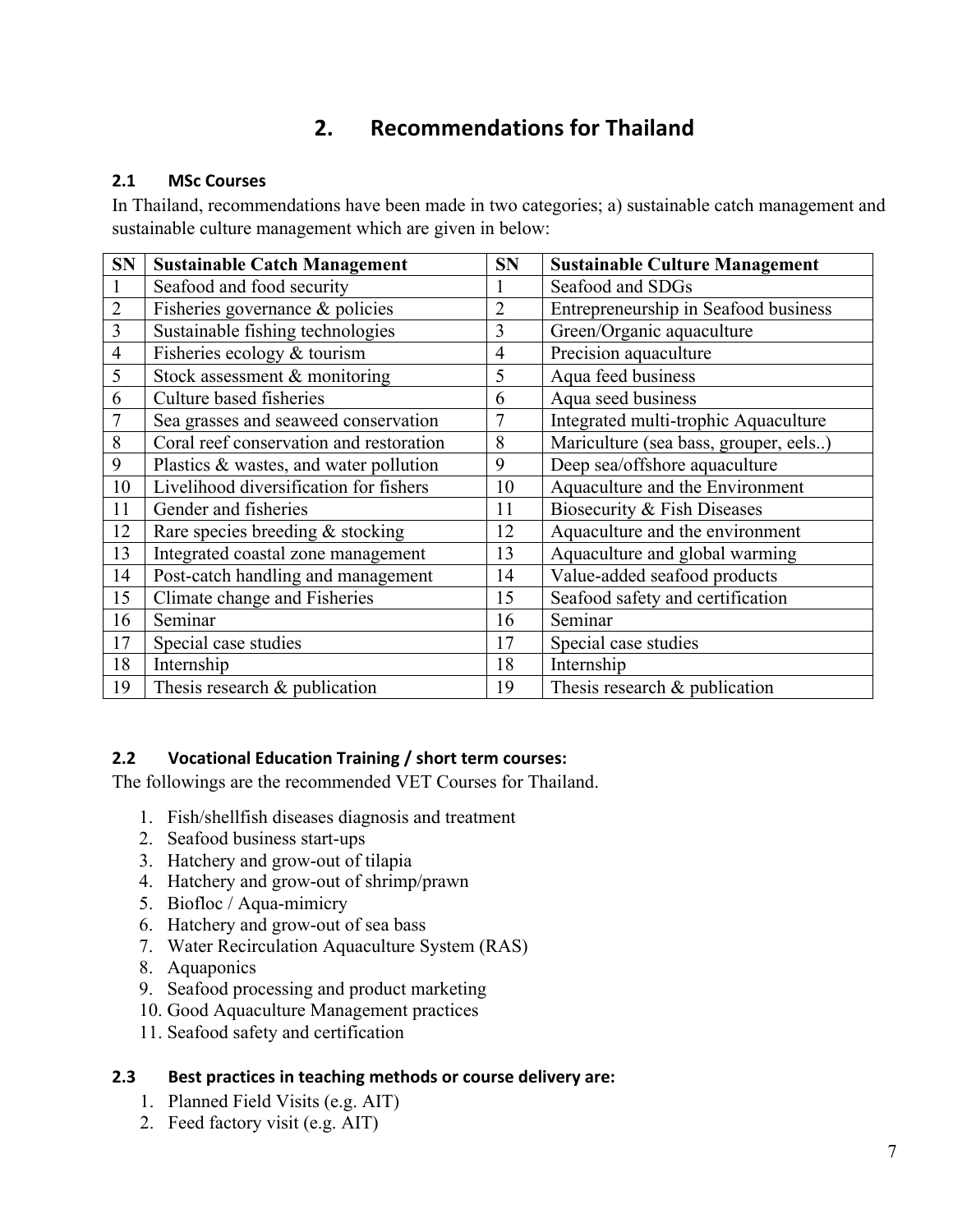- 3. Internship (e.g. AIT)
- 4. Special case studies (at least one very relevant to respective course)
- 5. Research with industry partnership
- 6. Seminar courses (e.g. Kasetsart University)

# **3. Recommended courses for Indonesia**

Based on the assessment of current courses and gap analysis, the following courses have been recommended for SSNS program which project teams thinks these will make an attractive program with special focus on "Sustainable Seafood and Nutrition Security" (in form of SSNS specialty on existing curriculum or just in form of training courses):

#### **3.1 From existing courses:**

The following four courses are already offered by some of the Indonesian universities which can be included in SSNS Curricula:

- 1. Sustainable Fishing Industry
- 2. Fish and Seafood Standardization
- 3. Enzyme System on Fish and Seafood
- 4. Bio-molecular Techniques for Aquatic Product

# **3.2 Existing course with modification**

At the same time, the project team also recommends the following four courses to be modified in order to suit to the SSNS curricula:

- 1. Aquatic Bio-resources Characteristics
- 2. Aquatic Flora and Fauna (Fishes) Nutritional Changes after Harvesting
- 3. Fish and Environmental Health Management (revision from PIP 5234-UGM)
- 4. System Handling and Transportation of Fish and Seafood

# **3.3 New courses**

In addition to the above mentioned course, the following course should be developed new and incorporated:

- 5. Fish Quality and Traceability of Seafoods
- 6. Seafood Safety
- 7. Advance Seafood Technology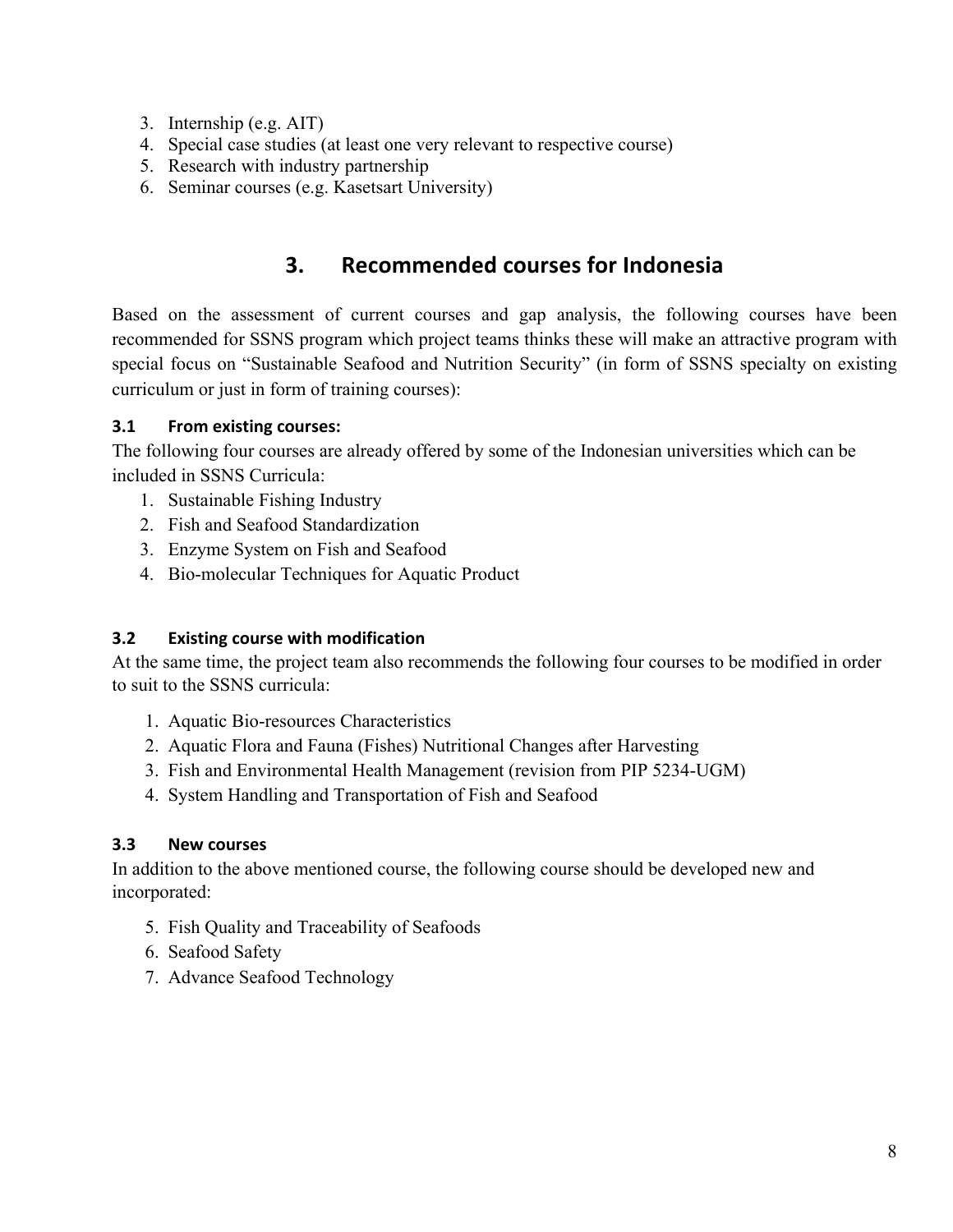# **4. Recommended courses for Vietnam:**

For Vietnam, the project team has come up with the list of core or compulsory courses and optional courses as per the university system, which are as follows:

# **4.1 Compulsory courses**

- 1) Scientific research methodology
- 2) Feed and nutrition in aquaculture
- 3) Physiology of aquatic organisms
- 4) Water quality management in aquaculture systems
- 5) Fish health management / Diseases of Aquatic Organism/ Disease outbreak management
- 6) Aquaculture genetics
- 7) Aquaculture production or aquaculture system or advanced aquaculture in both fresh and saline water.
- 8) Field trip / internship on practical aquaculture

# **4.2 Optional courses**

- 1. Aquatic resources management
- 2. Aquaculture wetland ecosystem
- 3. Applied immunology in aquaculture and vaccine
- 4. Application of GIS in aquaculture
- 5. Planning for aquaculture development
- 6. Applied biotechnology in aquaculture
- 7. Environmental impact assessment on aquaculture
- 8. Fisheries project management
- 9. Seaweed aquaculture
- 10. Technology of fisheries products processing
- 11. Applied microbiology in aquaculture
- 12. Live feed production  $(3/6)$

# **4.3** The new courses proposed for SSNS could be listed as

- 1) Seafood safety and quality control
- 2) Seafood and human nutrition
- 3) Ethical issues in aquaculture production
- 4) Aquaculture and the environment
- 5) Quantifying food risks/analytical methods for food risk elements
- 6) International food safety laws and regulations in international markets (EU)
- 7) Aquaculture certification
- 8) Value chain of aquatic products
- 9) Organic aquaculture